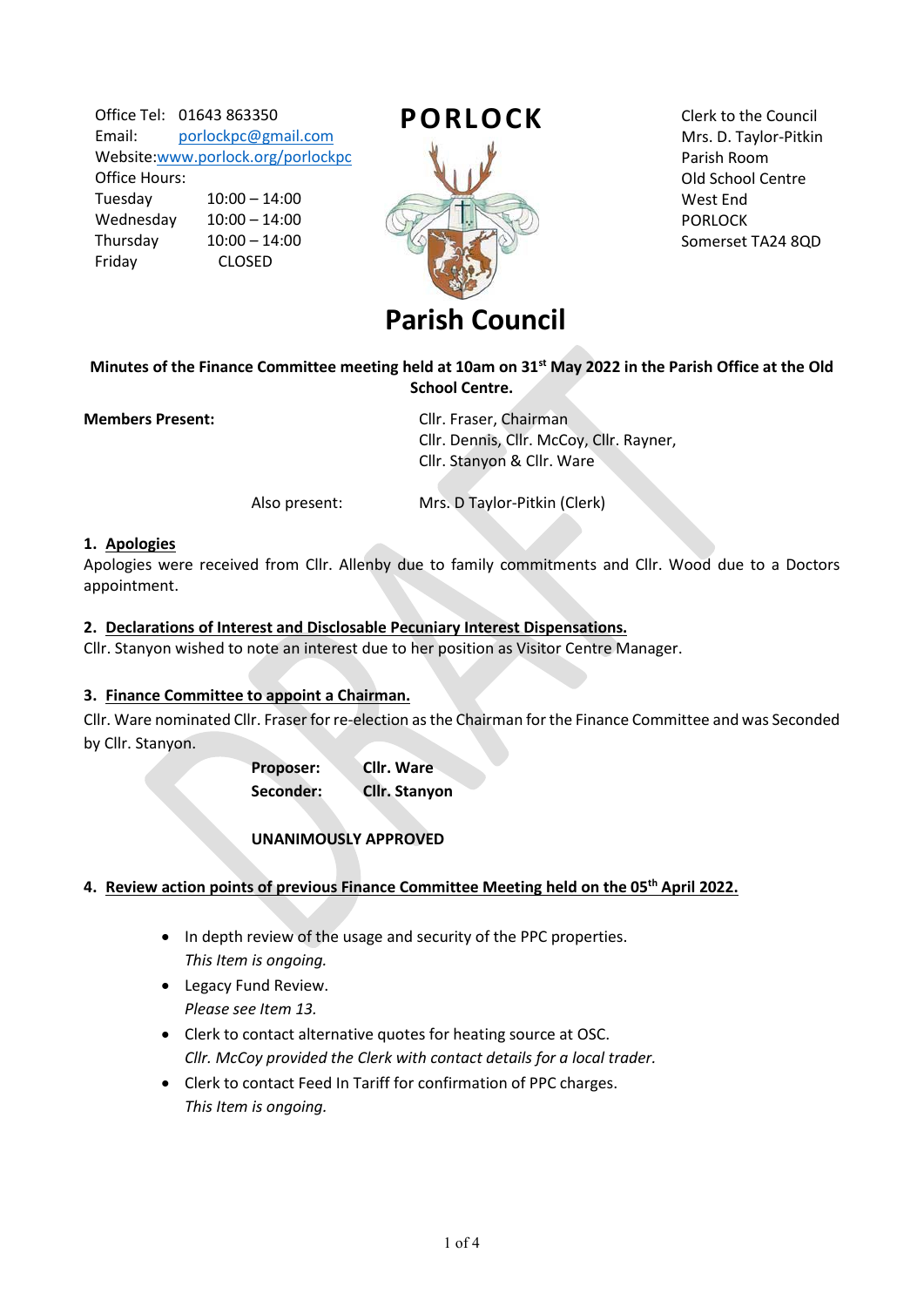# **5. Update on the transfer to Unity Bank**

The Clerk reported that the transfer to Unity Bank would begin once the members of the New Finance Committee had all signed up for the new PPC email accounts. Unity Trust will then contact each member with their security details.

# **6. FC to consider a budget to appoint a Grounds person to oversee planting and maintenance of the floral displays along the High Street.**

Following a robust discussion it was agreed the FC would RECOMMEND to Full Council that the PPC appoint a Grounds person to maintain the floral displays along Porlock High Street. The position would be for 8-10 hours per week at £10.00 per hour and is to be funded by the Beautification Grant which currently holds £2,000. An advert is to be drafted for APPROVAL and a job description/list of responsibilities is to be reviewed by the Staffing & HR Committee and then provided to Full Council.

| Proposer: | <b>Cllr. Fraser</b> |
|-----------|---------------------|
| Seconder: | <b>Cllr. McCoy</b>  |

#### **UNANIMOUSLY APPROVED**

# **7. FC to discuss criteria for the extension of the Emergency Town Centre Recovery Fund following feedback from SW&T.**

The Clerk reported that Lisa Tuck, who is the Economic Development, Growth and Inclusion Service Manager for Somerset West & Taunton, has advised the fund can be spent on similar activities to those set out by the ETCR Fund, and may also be used to support Village initiatives during the Queens Jubilee celebrations. Due to the timing of the Election it was not possible for the PPC to meet prior to the Jubilee and it was therefore advisable to ring fence some of the Fund for the Jubilee once the costs are confirmed. The PPC had previously APPROVED £1,000 be set aside for the Jubilee Celebration in the budget at the beginning of this financial year. It was agreed this fund could be treated along the same lines as the Arts Festival Grant, which was regularly publicised and encouraged Community Groups to approach the PPC for funding subject to an agreed grant criteria. After further discussion regarding Late Night Shopping and further pop up events the following RECOMMENDATION was proposed:

- o £2,000.00 to be ring fenced for Queens Platinum Jubilee Celebration.
- o £3,000.00 ring fenced for Community Projects to be applied for via the PPC, subject to an agreed grant criteria.

| Proposer: | <b>Cllr. Fraser</b> |
|-----------|---------------------|
| Seconder: | <b>Cllr. Dennis</b> |

#### **UNANIMOUSLY APPROVED**

# **8. FC to review a potential budget to facilitate the continuation of the Pop-up events throughout the summer.**

Please see Item 7.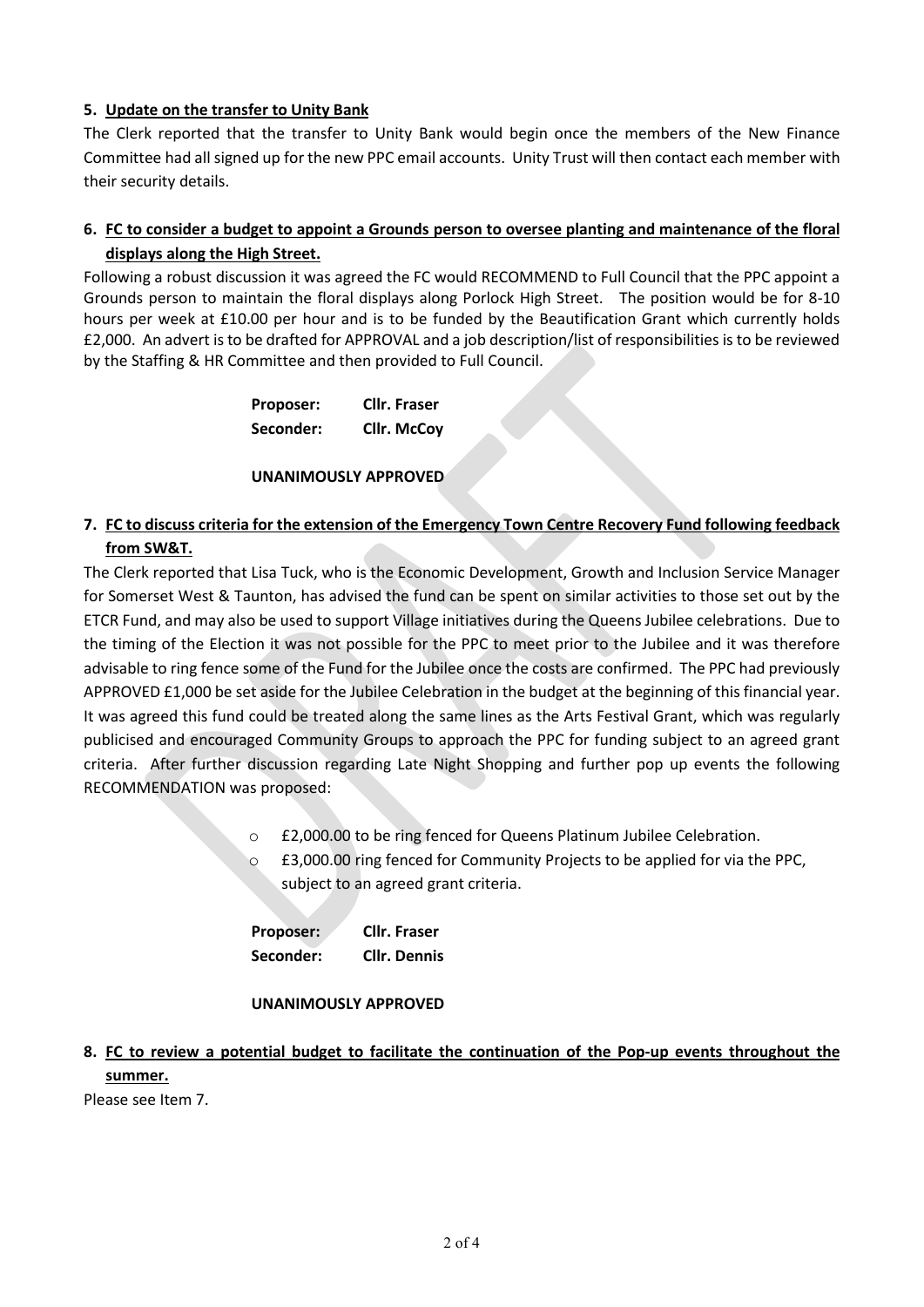### **9. FC to review the Insurance renewal invite from the current Insurer.**

Following a brief discussion it was confirmed there is a slight increase of £116.10 to the renewal premium it was RECOMMENDED to continue with the current Insurer.

| <b>Proposer:</b> | <b>Cllr. Ware</b>   |
|------------------|---------------------|
| Seconder:        | <b>Cllr. Fraser</b> |

#### **UNANIMOUSLY APPROVED**

#### **10. FC to consider budget for Queens Jubilee Items.**

Please see Item 7.

### **11.FC to review the Climate Grant and Installation of the water points.**

A grant was received from SCC back in late '20/21 for the 4Rs project, the Repair Cafe and Water Points were to be located around the Vale. The first two elements have been successfully implemented however the Water Points project requires some attention and as the original lead Councillor for this project is no longer with the Parish Council it was agreed to appoint a new Councillor to manage the project. Following a discussion Cllr. Gundrill was RECOMMENDED for the role:

| <b>Proposer:</b> | Cllr. Stanyon       |
|------------------|---------------------|
| Seconder:        | <b>Cllr. Dennis</b> |

#### **UNANIMOUSLY APPROVED**

#### **12.FC to consider the PVTA Grant Request.**

Grant request has been temporarily withdrawn.

# **13.Update on the Community Legacy Fund.**

Cllr. Wood had previously noted the below update:

I have received some preliminary input from Maitland and Walker that requires analysis of the options. It needs careful review and I should be in a position to provide some recommendations to the next Fin Com as to next possible steps.

# **14.To consider the Cemetery costs and re-purchasing of graves.**

The PPC have been approached regarding the re-purchasing of a burial plot and a refund of the Exclusive Rights of Burial. The Clerk had sought advice from two local Councils and Funeral services located in Minehead. It was noted a grave space is only legally owned for a period of 75 years, therefore the amount of time the plot has been owned should be subtracted from the 75 years. After a discussion the following RECOMMENDATION was Proposed:

**The Item is calculated on a pro-rata basis for the EROB and the Exhumation, any additional costs to be met by the interested parties and the ground to be returned to its previous state. This is subject to the correct/legal permissions being granted.** 

| Proposer: | <b>Cllr. Fraser</b> |
|-----------|---------------------|
| Seconder: | Cllr. Stanyon       |

#### **UNANIMOUSLY APPROVED**